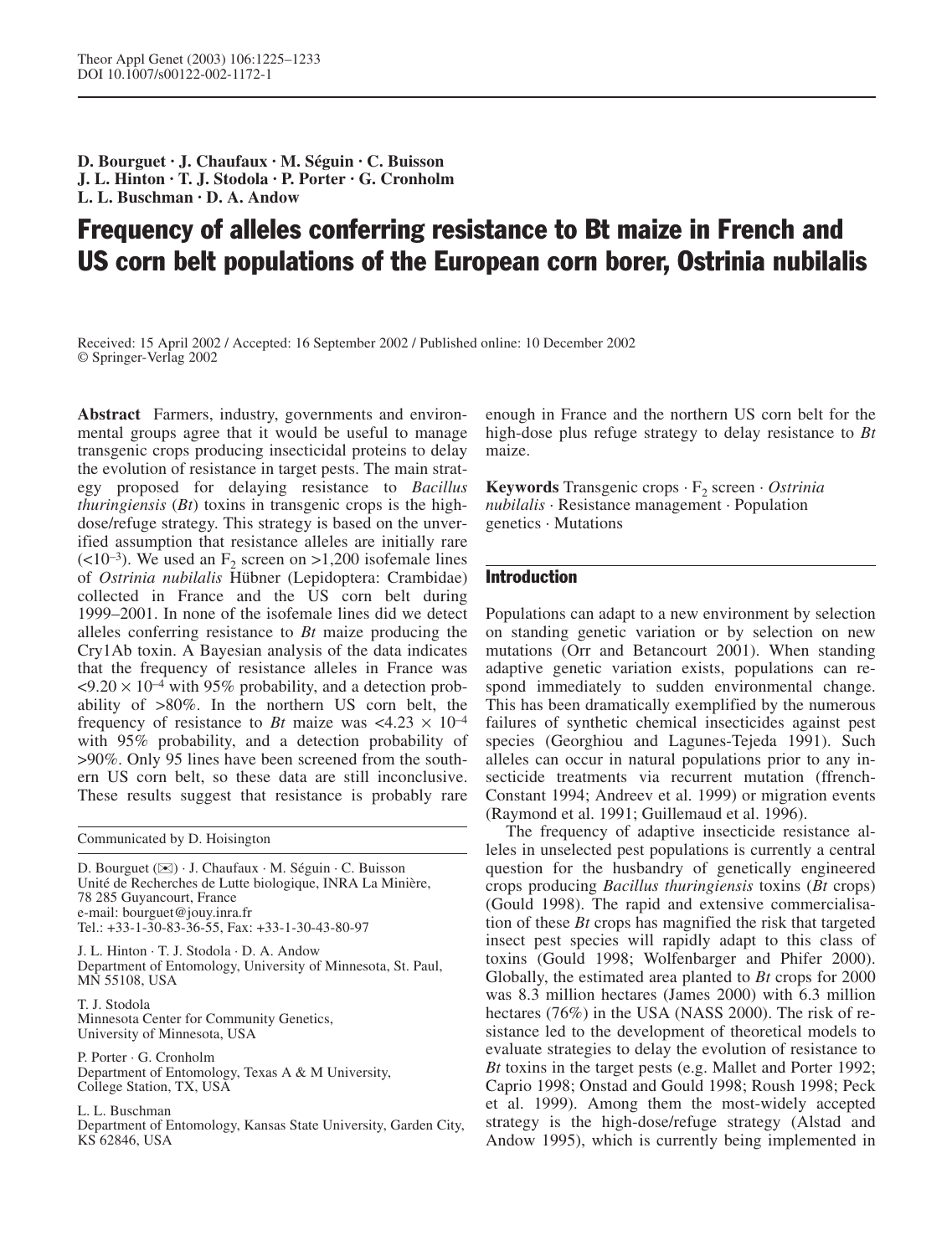North America (Andow 2001). One of the key assumptions of the high-dose/refuge strategy is that alleles conferring resistance to *Bt* toxins are rare, i.e. a frequency  $\langle 10^{-3}$  (Roush 1994). Recently this value has been taken as a default when modelling the evolution of resistance to *Bt* toxins (e.g. Hurley et al. 1997; Onstad and Guse 1999).

Theoretically, the frequency of resistance alleles in unselected populations is expected to be low (Roush and McKenzie 1987). If the resistance alleles carry fitness costs in the absence of the toxin (Roush and McKenzie 1987; Coustau et al. 2000), they will equilibrate at a mutation-selection balance determined by the mutation rate (*u*), selection coefficient (*s*) and dominance (*h*) of the cost (Crow and Kimura 1970). Because for most mutations dominance is larger when the selection coefficient is smaller (Crow and Kimura 1970), the equilibrium frequency is largely determined by heterozygous effects and is approximately *u*/*hs* (Crow and Kimura 1970). If the per locus mutation rate is  $10^{-6}$ – $10^{-5}$ , the selection coefficient is 0.01–0.1 and dominance is sufficiently large, the equilibrium frequency will vary from  $10^{-5}$  to  $5 \times 10^{-3}$ .

If instead the resistance alleles are selectively neutral in the absence of toxin (McKenzie 1996), and forward and back mutation rates are the same, they will drift to a stationary distribution of frequencies determined by the effective population size (equation 13.26, Wright 1969). Although it is possible that the frequency of resistance to some toxins could be quite high, such toxins are never commercialized, because pre-commercialization evaluations would indicate that the toxin had poor efficacy. Assuming that commercialization proceeds only when the frequency of resistant individuals is <0.01, for effective population sizes ranging from  $10<sup>3</sup>$  to  $10<sup>6</sup>$ , the probability that a resistance allele has a frequency <0.001 is calculated to range from 0.36 to 0.71.

Measuring low frequencies of a recessive allele in field populations can be a significant logistical challenge. When the frequency of an allele conferring recessive resistance is  $\langle 10^{-3}$ , more than 10<sup>6</sup> field-collected individuals must be screened to detect resistant individuals. Moreover, because resistance may be determined by several genetic mechanisms, a detection method should be able to detect any resistance mechanism. Because multigenic resistance is thought to evolve considerably more slowly than single-gene resistance (Crow and Kimura 1970), the method may focus on single-gene resistance. The  $F<sub>2</sub>$  screen used in this study improves the efficiency of measuring rare recessive alleles in natural populations, because  $250 \text{ F}_2$  isofemale lines provide results similar to screening 106 naturally occurring phenotypes (Andow and Alstad 1998). Indeed, Schneider (1999) and Andow and Alstad (1999) determined that when progeny of about 750 isofemale lines are screened for susceptibility, it is possible to conclude with 95% confidence that the frequency of *Bt* resistance alleles is  $<10^{-3}$ . Moreover, this method allows us to calculate independently the type II statistical error, which is the probability that we have inadvertently failed to detect a resistance allele.

To-date, the assumption that resistance is rare has received little empirical support. Indeed, the few estimates on lepidopteran pest species suggest rather a high initial frequency of *Bt* resistance alleles (Gould et al. 1997; Tabashnik et al. 1997, 2000; but see Bentur et al. 2000 and below). The most dominant *Bt* crop world-wide is *Bt* maize, which produces either Cry1Ab, Cry1Ac, Cry1F or Cry9C. These toxins are active against the European corn borer (ECB), *Ostrinia nubilalis* (Hübner), which is the major lepidopteran pest of corn in North America and Europe (Kratigger 1997; Steffey et al. 1999). Andow et al. (1998, 2000) found no individuals of European corn borer (*Ostrinia nubilalis*) with alleles conferring resistance to *Bt* maize in about 280 lines from field populations of the US corn belt.

To ascertain that the frequency of major *Bt* resistance alleles in field populations of ECB are  $\leq 0.001$  we performed two intensive screenings in Southern France in 1999 and 2000, and additional screenings in the US during 1999–2001. Our data indicate that the frequency of *Bt* resistance alleles may be  $\lt 10^{-3}$  both in France and northern US and therefore sufficiently rare for the highdose/refuge strategy to significantly delay resistance to transgenic *Bt* maize.

# Materials and methods

 $F_2$  screen

The  $F_2$  screen is a four-step process (Andow et al. 1998). It can be conducted by: (1) sampling mated adult females from natural populations and establishing isofemale lines, (2) rearing and sib-mating  $F_1$  progeny in each isofemale line, (3) screening  $F_2$  neonates to evaluate susceptibility to *Bt* toxin, and (4) statistical analysis of the data. By sib-mating the  $F_1$  generation, 1/16 of the  $F_2$ larvae are expected to be homozygous for any resistance alleles that a field-collected female (or her mate) carried. Because each female carries at least four haplotypes (two of her own and two from her mate), each isofemale line enables the characterization of at least four alleles.

Moth collection and sib-mating

#### *France*

We collected two sets of *O. nubilalis* adults from the field. Sampling took place around Muret, which is 20 km south from Toulouse (Region Midi-Pyrénées). Moths were captured with insect nets during the 1st flight of 1999 and 2000. The first set was collected between 14 June to 19 June 1999 and the second set was collected a year later between 13 June and 15 June 2000. Each female was caged either alone or with one field-collected male. The purpose of caging females with males was to ensure mating of the few females that might not have already mated in the field. Fertile females produced one to five egg masses within the first 5 days after caging. Offspring from each isofemale line were reared on a maize flour-wheat germ-agar diet described by Poitout and Buès (1970) and modified by Gahukar (1975). This diet contains fumidil for controlling *Nosema* infection and benzoic acid as a preservative. For each line, the number of  $F_1$  males and females which were sib-mated were recorded.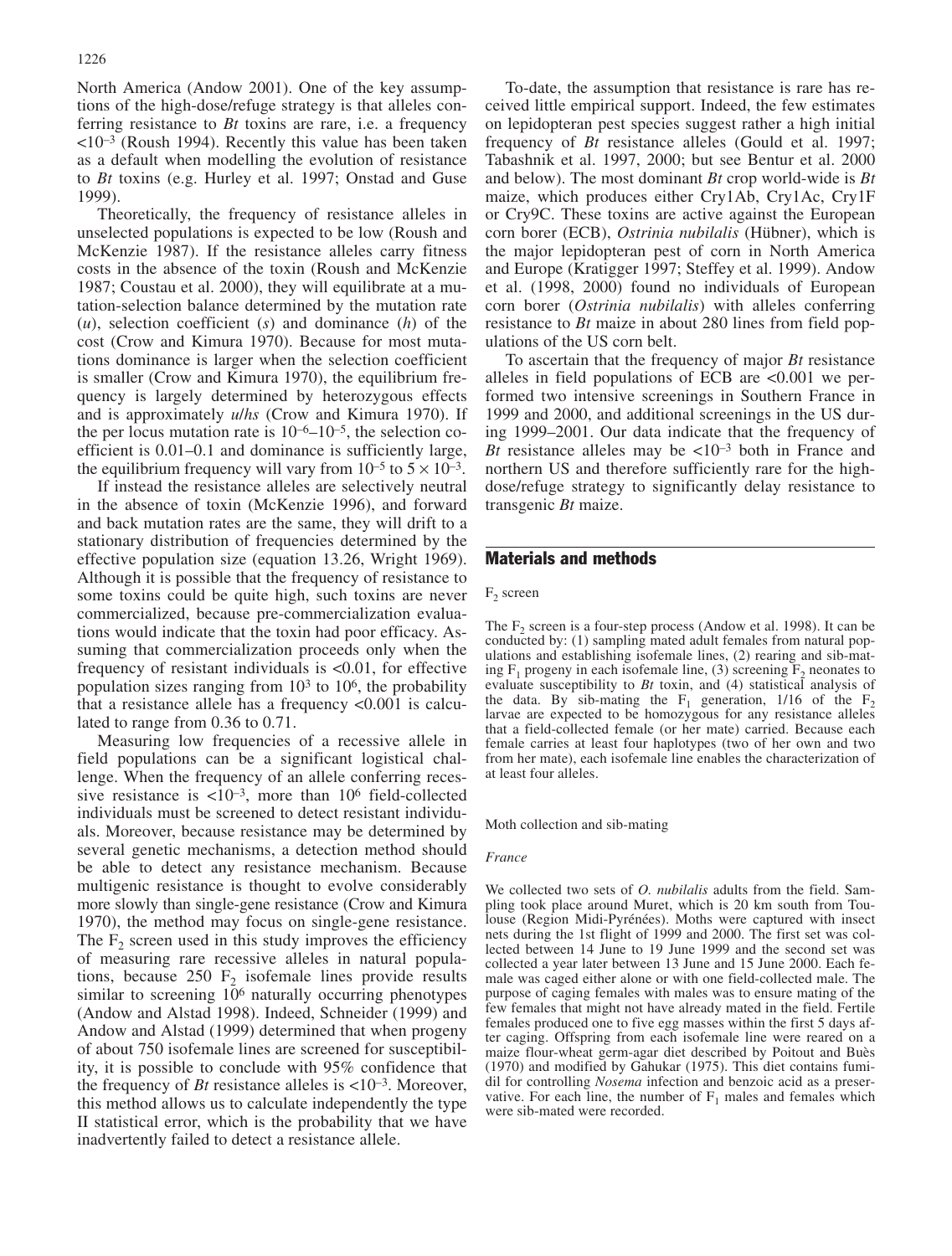**Table 1** The Bolin scale (Bolin 1998) is a modified Guthrie 1–9 corn damage scale (Guthrie et al. 1960). The scale allows more accurate and precise ratings of damage caused by first instar European corn borers on whorl-stage transgenic corn

| Rating        | Description                                                                                       |
|---------------|---------------------------------------------------------------------------------------------------|
|               | No feeding at all                                                                                 |
| 1.5           | Pinholes only, $\leq$ 2 leaves                                                                    |
| 1.75          | Pinholes only, >2 leaves                                                                          |
| $\mathcal{L}$ | $\leq$ 2 shotholes on $\leq$ 2 leaves, no elongate lesions                                        |
| 2.5           | $>2$ shotholes on $\leq$ 2 leaves, no elongate lesions                                            |
|               | Shotholes on $\geq$ 3 leaves, no elongate lesions                                                 |
|               | Any elongate lesion/irregular lesion $(<2.5$ cm), but $\leq$ 2 leaves                             |
|               | $>$ 2 leaves with elongate/irregular lesions ( $<$ 2.5 cm)                                        |
| 6             | $\leq$ 2 leaves with >2.5 cm long lesions                                                         |
| 6.5           | >2 leaves with >2.5 cm long lesions, but still $\langle \cdot \rangle$ of the leaves on the plant |
|               | Long lesions (>2.5 cm) on $\frac{1}{2}$ to 2/3 of the leaves on the plant                         |
| 8             | Long lesions on $2/3$ of the leaves on the plant                                                  |
| 9             | Most leaves with long lesions $(>2/3$ of the plant); plant has a shredded appearance              |

#### *United States*

Adults were field collected at blacklight traps during the summers of 1999 and 2000 from nine localities. Samples of second flight corn borers were collected near Lamberton, Minn. (6 to 24 August 1999 and 11 to 28 August 2000), Rosemount, Minn. (17 to 20 August 1999 and 26 July to 15 August 2000), Becker, Minn. (25 to 26 August 1999), Beresford, S.D. (27 August 1999), Edmonson, Tex. (26 to 29 July 2000 and 17 to 26 July 2001), Garden City, Kan. (28 July to 4 August 2000 and 26 to 30 July 2001), and from a univoltine flight near Willmar, Minn. (30 June to 20 July 2000). The moths were shipped or carried to the lab and females were isolated in individual cages with a supply of water and adult diet (Leahy and Andow 1994). A female that had not yet laid an egg mass after 3 days were given a male.

### Testing  $F_2$  larvae

#### *France*

Egg masses produced by the sib-mated  $F_1$  females were placed in plastic boxes with moist filter paper until emergence. For each isofemale line  $118.36 \pm 48.78$  (1999) and  $70.34 \pm 45.46$  (2000) F<sub>2</sub> neonates were tested for their susceptibility to the Cry1Ab toxin. During 1999, screenings were performed on a maize flour-wheat germagar diet surface-treated with 100 ng/cm2 of Cry1Ab. Such a dose is about 5-times higher than the  $LC_{95}$  of several susceptible strains (J. C. unpublished results; Siegfried et al. 1995). Cry1Ab was obtained from the 407– sigK (spo–) *cry1Ab B. thuringiensis* strain. This strain was a derivative of the wild-type *B. thuringiensis* strain 407 isolated by Lereclus et al. (1989) which expressed the *cry1Ab* gene described by Sanchis et al. (1998) without producing any spores. Consequently any differences in susceptibility among lines could be attributed to the Cry1Ab toxin. During 2000, screenings were performed directly on *Bt* maize (the Elgina hybrid expressing the Mon 810 transformation event and therefore producing a truncated Cry1Ab toxin).  $F_2$  neonates were inoculated on leaves of at least two different *Bt* maize plants. Diets (1999) and *Bt* maize leaves (2000) were evaluated for surviving larvae at 5 days after inoculation. All lines with survivors were scored as potential positives, and these lines were propagated into the  $F_3$  generation for potential re-testing. Whenever possible retained lines were rescreened using larvae from the  $\overline{F}_3$  or  $F_4$  generation on treated diets (1999) and on *Bt* maize (2000).

#### *United States*

Newly laid  $F_2$  egg masses were incubated at 25 °C until the head capsules blackened. At this stage, eggs will hatch within  $\frac{1}{2}$  a day. These egg masses were used to infest *Bt* maize plants to screen the neonates for resistance to the Cry1Ab toxin. For each isofemale line,  $3,097 \pm 2,328$  (1999),  $1,526 \pm 877$  (2000), and  $2,579 \pm 1,774$ (2001)  $F_2$  eggs were used to infest two different *Bt*-maize plants (Pioneer 36F30, expressing the Mon 810 transformation event, minimum 6-weeks old/4-leaf stage). Hatch rates were estimated after 2 days, and the plant was examined for signs of feeding damage after 7 days. Damaged plants were tested for expression of Cry1Ab toxin. Isofemale lines producing leaf damage ≥2.0 on the Bolin scale (Table 1, Bolin 1998) with holes  $\geq 2$  mm in diameter were considered to be potentially partially resistant, and these lines were re-screened on *Bt* maize during the  $F_3$  or  $F_4$  generation. The Bolin scale was designed to quantify more accurately and precisely damage caused by first instar European corn borers on whorl-stage *Bt* maize. Lines that produced damage ≥2.0 upon rescreening were considered partially resistant.

#### Statistical analysis

Expected allele frequencies were calculated using equation 1 from Andow and Alstad (1998). The 95% credibility intervals were calculated from equation 5 for major resistance alleles and from equation 7 for partial resistance alleles from Andow and Alstad (1999). Data were pooled when appropriate by sequentially re-calculating the prior distribution as described in Andow et al. (2000). For each line, detection probabilities were computed using the algorithm in Andow and Alstad (1998) that has been corrected (T. J. S. and D. A. A., unpublished).

### **Results**

France

# *1999 families*

Of the 750 females collected, 478 (64%) produced  $F$ families. Of these 478 isofemale lines, 381 (80%) produced enough offspring to enable production of the sib-mated  $F_1$ . The other lines were lost because  $F_0$ females did not produce enough eggs or because  $F_1$  larvae died before pupation. In this latter case mortality was due to the development of insect pathogens (viruses or bacteria) or molds in the diet. Finally we were able to complete  $F<sub>2</sub>$  screening on 328 lines (43.7% of collected females). Over these 328 isofemale lines,  $F_1$  family size was  $16.63 \pm 8.67$  males and  $14.14 \pm 7.47$  females. An average of  $10.47 \pm 6.93$  F<sub>2</sub> neonates larvae per female were tested for their susceptibility to Cry1Ab. Mortality on untreated diet was below 5%. Seven lines (#24, #90,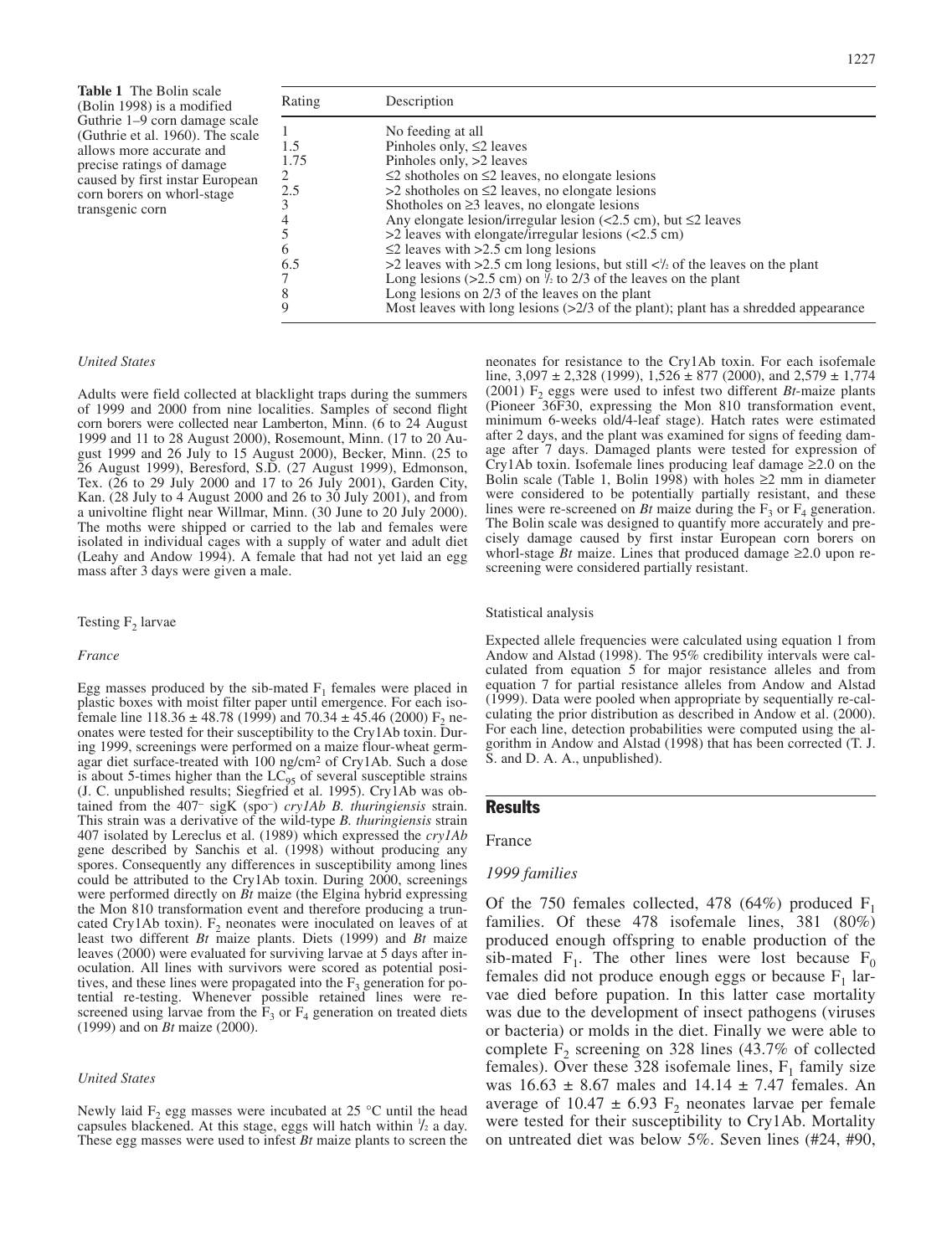**Fig. 1A–E** Cumulative probabilities of detecting a resistance allele in an isofemale line if the line actually had a resistance allele. *A*-1999, France; *B*-2000, France; *C*-1999, USA; *D*-2000, USA; *E*-2001, USA



Prob (Finding a Resistance Allele)

#164, #189, #238, #337 and #432) had  $F_2$  larvae that survived 5 days on the treated diet, but none of these survivors reached pupation. Untreated larvae of two of these putative resistant lines (#24 and #164) laid eggs and were re-tested for Cry1Ab susceptibility at generation  $F_3$ with 170 larvae (line #24) and  $F_4$  using 114 larvae (line #164) on treated diet. None of them survived to the 2nd instar.

These results suggest that there were no major resistance alleles to Cry1Ab toxin among the isofemale lines we screened. The probability that we could detect a resistance allele in each of these family is shown in Fig. 1A. Approximately 48% of the lines had a detection of >95% and about 20% had a detection <80%. The experiment-wise detection probability was 88%. This result is comparable to the probability detection previously obtained by Andow et al. (2000).

# *2000 families*

Of the 919 females collected, 629 (68%) produced  $F_1$ progeny. This ratio was slightly higher than the one

obtained from 1999 (64%) (2-tailed Fisher's exact test,  $p \leq 0.05$ ). We did not find any difference between females caged alone or with one male (2-tailed Fisher's exact test,  $p = 0.76$ : 197 (68%) of the 291 females caged alone produced  $F_1$  progeny and 432 (69%) of the 628 females caged with one male produced  $F_1$  progeny. This suggests that most if not all the females captured either had already mated or were unwilling to mate or oviposit. Of the 629 lines, 603 (96%) produced enough offspring to enable production of the sib-mated  $F_1$ . The other lines were lost because  $F_0$  females did not produce enough eggs or because  $F_1$  larvae died before pupation. In this latter case mortality was due to the development of insect pathogens (viruses or bacteria) or molds in the diet. We were able to complete  $F_2$  screening on 483 lines (52.6% of collected females). Over these 483 isofemale lines, F<sub>1</sub> family size was 10.78  $\pm$  5.00 males and 8.49  $\pm$ 4.30 females. An average of  $10.17 \pm 9.11$  F<sub>2</sub> neonatal larvae per female were tested on *Bt* maize producing Cry1Ab. Although none of the 483 lines fed extensively on *Bt* maize, five lines (#24, #46, #123, #173 and #311) had at least one larva still alive after 5 days and were considered putative resistant lines. These larvae were fed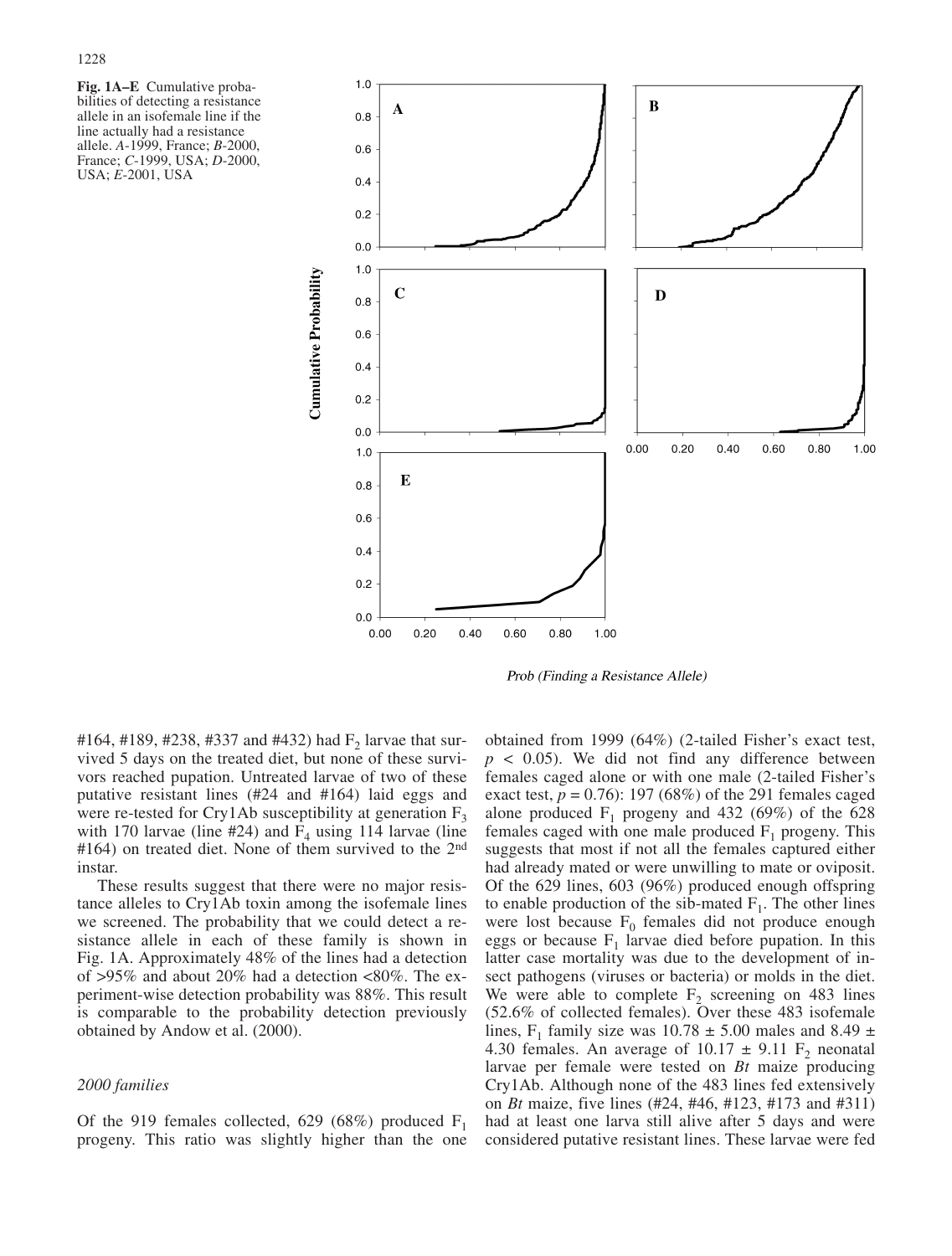2 more days on *Bt* maize and survivors were transferred to untreated diet. From these survivors a single larva reached pupation in lines #46, #123 and #173 and only the one from line #123 emerged as an adult female. This female was crossed with an untreated male from the same line. If the female was homozygous for an allele conferring major resistance to *Bt* maize, then her progeny would be expected to be either resistant homozygotes if the untreated male was also a resistant homozygote, 50% heterozygous/50% resistant homozygotes if this male was heterozygous, or 100% heterozygous if it was a susceptible homozygote. Very few larvae were obtained from this cross and only six offspring were tested on *Bt* maize. None of them survived after 4 days. The remaining untreated offspring from this cross did not yield any adults.

From untreated larvae we sib-mated the second generation of the five putative resistant lines (#24, #46, #123, #173 and #311) and of one susceptible line (#400). Only line #173 and the susceptible line provided  $F_3$  larvae. These larvae were reared on untreated diet and the resulting adults were sib-mated to get  $F_4$  larvae. These latter were tested for their susceptibility to *Bt* maize and for three doses of Cry1Ab on the diet (Table 2). None of the larvae survived on *Bt* maize after 5 days of exposure. However, compared with the susceptible line, larvae from line #173 showed a mortality level significantly lower at two of the three Cry1Ab doses tested (Table 2).

Although we detected putative resistant lines we did not identify any major resistance alleles in the second set of isofemale lines. The probability that we could detect a resistance allele in each of these families is shown in Fig. 1B. Overall we had lower detection probabilities compared with 1999: only 7.5% of the lines had a detection of >95% and approximately 49% of the lines had a detection of <80%. The experiment-wise detection probability was 0.74.

## *Frequency of the major Bt resistance allele*

We observed  $S = 0$  (the number of isofemale lines with a major *Bt* resistance) over the two sets of families we screened, giving estimates for major allele frequencies (Table 3). If we combine the two sets,  $S = 0$  and  $N = 811$ (total number of lines evaluated; 328 lines for 1999 and 483 lines for 2000), so  $E[q] = 3.08 \times 10^{-4}$  with a 95% CI of  $(0, 9.20 \times 10^{-4})$ . In other words, the frequency of resistance is  $\langle 9.20 \times 10^{-4} \text{ with } 95\% \text{ probability.}$  The detection probability associated with this estimate is 80%.

# *Frequency of the partial Bt resistance allele*

In the first set performed in 1999 we had no evidence for partial resistance alleles. In the second set of lines the decreased mortality level observed in line #173 suggests that this line may have had an allele that conferred partial resistance to Cry1Ab. Assuming that the lines that

**Table 2** Comparative mortality levels of  $F_4$  larvae from isofemale line #173 (a putative resistant line) and line #400 (a susceptible line) from the 2000 families collected at Muret, France. The number of larvae tested is indicated in parentheses. Mortality levels were recorded after 5 days of exposure at different Cry1Ab doses and on *Bt* maize, and corrected for control mortality with Abbott's method

| Dose of CrylAb                                                                             | Isofemale lines                                          |                                                      |                      |
|--------------------------------------------------------------------------------------------|----------------------------------------------------------|------------------------------------------------------|----------------------|
|                                                                                            | #400                                                     | #173                                                 |                      |
| $11$ ng/cm <sup>2</sup><br>$58$ ng/cm <sup>2</sup><br>$289$ ng/cm <sup>2</sup><br>Bt maize | 84\% (29)<br>$96\%$ (30)<br>$100\%$ (30)<br>$100\%$ (12) | $2\%$ (46)<br>$80\%$ (46)<br>98\% (50)<br>100% (700) | ***<br>*<br>NS<br>NS |

<sup>a</sup> Type I error, 2-tailed Fisher's exact test: \*\*\* =  $p < 0.0001$ ,  $* = p < 0.05$ , NS = non-significant

were not re-tested did not have partial resistance, the results imply that  $S = 1$  and  $N = 811$ . The expected frequency of alleles conferring partial resistance is  $E[q] =$  $6.15 \times 10^{-4}$ , with a 95% CI of  $(7.46 \times 10^{-5}, 1.71 \times 10^{-3})$ .

## United States

### *1999 families*

Two hundred and forty nine females were collected, 175 (70%) of these laid fertile eggs, 165 lines (94%) produced enough pupae to be sib-mated, and 146 lines (58.6% of collected females) were screened. Corn borer densities were much lower than normal during 1999 throughout the United States, making it difficult to acquire large numbers of adults. The 146 screened lines averaged 65.84  $\pm$  38.15 F<sub>1</sub> males and 72.73  $\pm$  42.56 F<sub>1</sub> females, with  $42.58 \pm 32.01$  neonates per F<sub>1</sub> female screened in each isofemale line. Holes 2 mm or larger were observed on plants from two lines (#172 and #242) over two generations of testing. This was considered potential partial resistance. In no cases did a line produce larvae that survived to the second instar on *Bt* maize. This suggests that there were no major resistance alleles to the Cry1Ab toxin among these isofemale lines. The probability that we could detect a resistance allele if present in a line is shown in Fig. 1C. Approximately 93% of the lines screened had a >95% detection probability, and there was an experiment-wise detection probability of 98.6%. The precision in these results exceeds previously published work.

# *2000 families*

Six hundred and forty five females were collected over the various field sites. Of these only 286 lines (44%) produced viable eggs, 285 lines were sib-mated, and 259 (40.2% of collected females) were screened on *Bt*-maize. Populations continued to be very low in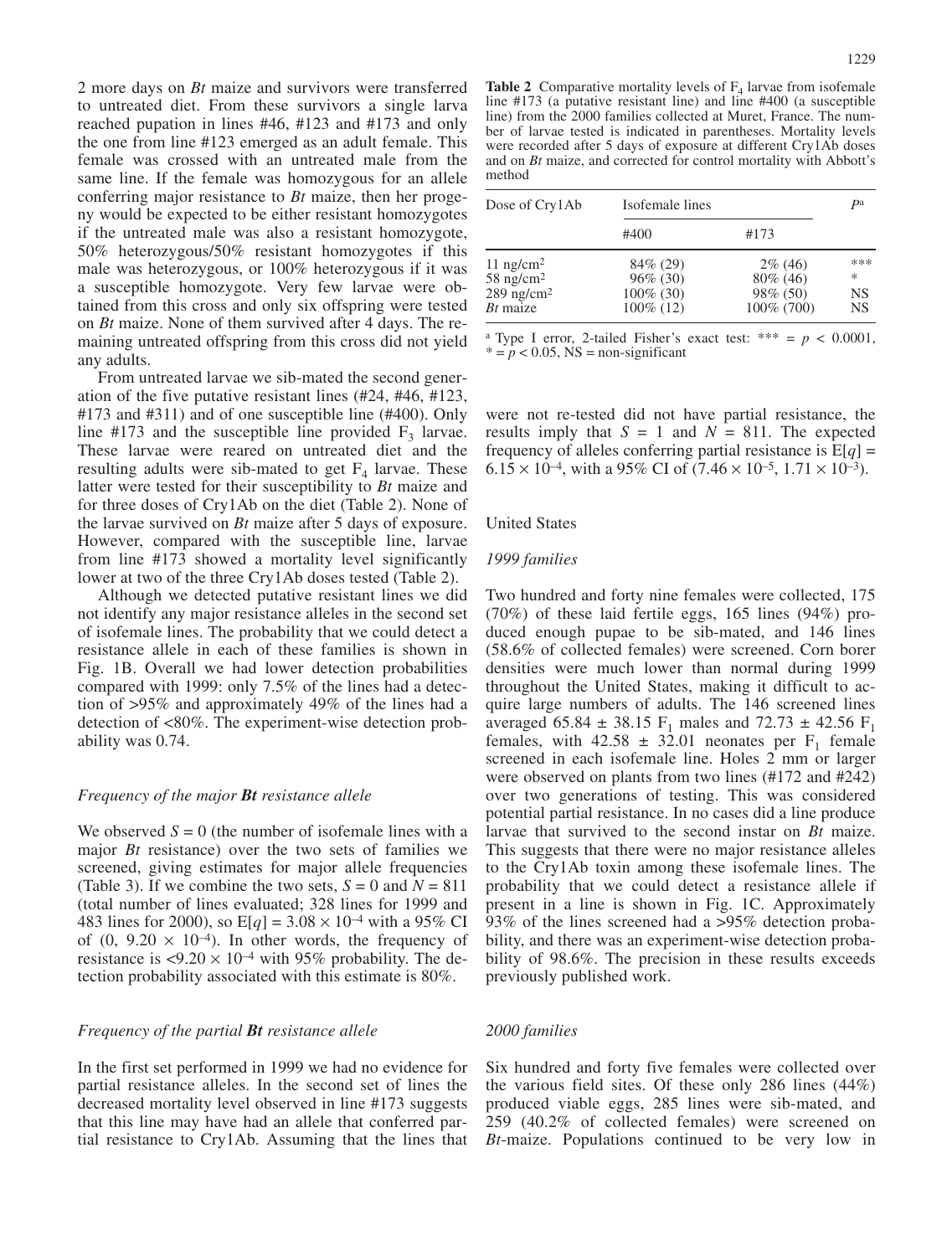**Table 3** Expected resistance allele frequency (E[*q*] for major resistance alleles and  $E[q_{\text{partial}}]$  for partial resistance alleles), with Bayesian 95% credibility intervals and experiment-wise detection

probabilities for all natural populations of European corn borer studied in France and in the USA

| Location            | Year         | Isofemale<br>lines | $E[q] (95\% CI)$                           | $E[q_{\text{partial}}]$ (95% CI)                 | Experiment-wise<br>detection probability |
|---------------------|--------------|--------------------|--------------------------------------------|--------------------------------------------------|------------------------------------------|
| France              |              |                    |                                            |                                                  |                                          |
| Muret               | 1999<br>2000 | 328<br>483         | $0.00076(0-0.0022)$<br>$0.00050(0-0.0015)$ | $0.00076(0-0.0022)$<br>$0.0010(0.0001 - 0.0029)$ | 0.880<br>0.741                           |
| <b>USA</b>          |              |                    |                                            |                                                  |                                          |
| Minnesota (Minn.)   |              |                    |                                            |                                                  |                                          |
| Becker              | 1999         | 7                  | $0.0278(0-0.078)$                          | $0.0278(0-0.078)$                                | 0.965                                    |
| Lamberton           | 1999         | 126                | $0.0020(0-0.0058)$                         | $0.0040(0.001 - 0.012)$                          | 0.993                                    |
|                     | 2000         | 36                 | $0.0066(0-0.019)$                          | $0.0066(0-0.019)$                                | 0.968                                    |
| Rosemount           | 1999         | 4                  | $0.0417(0 - 0.113)$                        | $0.0417(0-0.113)$                                | 1.000                                    |
|                     | 2000         | 129                | $0.0019(0 - 0.0057)$                       | $0.010(0.003 - 0.019)$                           | 0.986                                    |
| Willmar             | 2000         | 12                 | $0.0179(0-0.051)$                          | $0.0179(0 - 0.051)$                              | 0.987                                    |
| South Dakota (S.D.) |              |                    |                                            |                                                  |                                          |
| Beresford           | 1999         | 9                  | $0.0227(0-0.065)$                          | $0.0450(0.006 - 0.111)$                          | 0.898                                    |
| Kansas (Kan.)       |              |                    |                                            |                                                  |                                          |
| Garden City         | 2000         | 56                 | $0.0043(0-0.013)$                          | $0.0043(0-0.013)$                                | 0.993                                    |
|                     | 2001         | 6                  | $0.0313(0-0.087)$                          | $0.0625(0.009 - 0.145)$                          | 0.933                                    |
| Texas (Tex.)        |              |                    |                                            |                                                  |                                          |
| Edmonson            | 2000         | 18                 | $0.0125(0-0.036)$                          | $0.0250(0.003 - 0.065)$                          | 0.957                                    |
|                     | 2001         | 15                 | $0.0147(0-0.042)$                          | $0.0147(0 - 0.042)$                              | 0.911                                    |

northern United States, hampering collections. The  $F_1$ families of the screened lines had a mean of  $26.28 \pm$ 14.43 males and  $29.20 \pm 17.17$  females, and  $52.26 \pm 17.17$ 30.03  $F_2$  neonates per  $F_1$  female were screened per isofemale line. Five lines caused damage  $\geq 2.0$  on the Bolin scale for two generations, indicating potential partial resistance. No second instar larvae were recovered, indicating that there were no major resistance alleles in these isofemale lines. Figure 1D shows the probability that we would detect a resistant allele if one were present in a line. Approximately 72% of the lines screened had a >95% detection probability, and the experimentwise detection probability was 98.3%, which was similar to our 1999 results.

# *2001 families*

One hundred and forty nine females were collected from field sites near Garden City and Edmunson. Of these, 27 lines (18%) producted viable eggs, 26 were sibmated, and 21 (14% of collected females) were screened on *Bt*-maize. The  $F_1$  families averaged 21.32  $\pm$  7.52 males and  $20.60 \pm 7.15$  females, and  $118.14 \pm 65.27$  F<sub>2</sub> larvae were screened per  $F_1$  female. One line (#97) caused damage  $\geq 2.0$  on the Bolin scale for two generations indicating potential partial resistance. However no second instar larvae were recovered, indicating no major resistance alleles were present in these isofemale lines. The probability of detecting a resistance allele if one were present in the line is plotted in Fig. 1E. On average the experiment-wise detection probability was 91.7%.

## *Frequency of the major Bt resistance allele*

We observed  $S = 0$  (the number of isofemale lines with a major *Bt* resistance) over all of the samples we screened, giving several estimates of major allele frequencies (Table 3) for various localities. If we combine the Rosemount populations over years,  $N = 133$ , so  $E[q] =$  $1.8 \times 10^{-3}$  with a 95% CI of (0, 5.5  $\times$  10<sup>-3</sup>). In other words, the frequency of resistance is  $\langle 5.5 \times 10^{-3} \text{ with} \rangle$ 95% probability with a detection probability of 98.6%. Similarly, if we combine the Lamberton and Beresford data, because they are in the same geographic area of southwestern Minnesota and south eastern South Dakota,  $N = 171$ , so  $E[q] = 1.4 \times 10^{-3}$  with a 95% CI of (0, 4.3  $\times$  $10^{-3}$ ). In other words, the frequency of resistance is <4.3  $\times$  10<sup>-3</sup> with 95% probability with a detection probability of 98.3%. Finally, the Willmar and Becker sites are close together in central Minnesota, so  $N = 19$ , and  $E[q] = 1.2$  $\times$  10<sup>-2</sup> with a 95% CI of (0, 3.5  $\times$  10<sup>-2</sup>). In other words, the frequency of resistance is  $\langle 3.5 \times 10^{-2} \text{ with } 95\%$ probability with a detection probability of 97.9%.

# *Frequency of the partial Bt resistance allele*

During 1999, we confirmed partial resistance in one line from Lamberton and one line from Beresford, and during 2000, we found partial resistance in four lines from Rosemount and one line from Edmonson (Table 3). Combining the Rosemount populations over years,  $N =$ 133 and *S* = 4, so E[*q*] =  $9.3 \times 10^{-3}$  with a 95% CI of  $(3.1 \times 10^{-3}, 1.9 \times 10^{-2})$ . Combining the Lamberton and Beresford data,  $N = 171$  and  $S = 2$ , so  $E[q] = 4.3 \times 10^{-3}$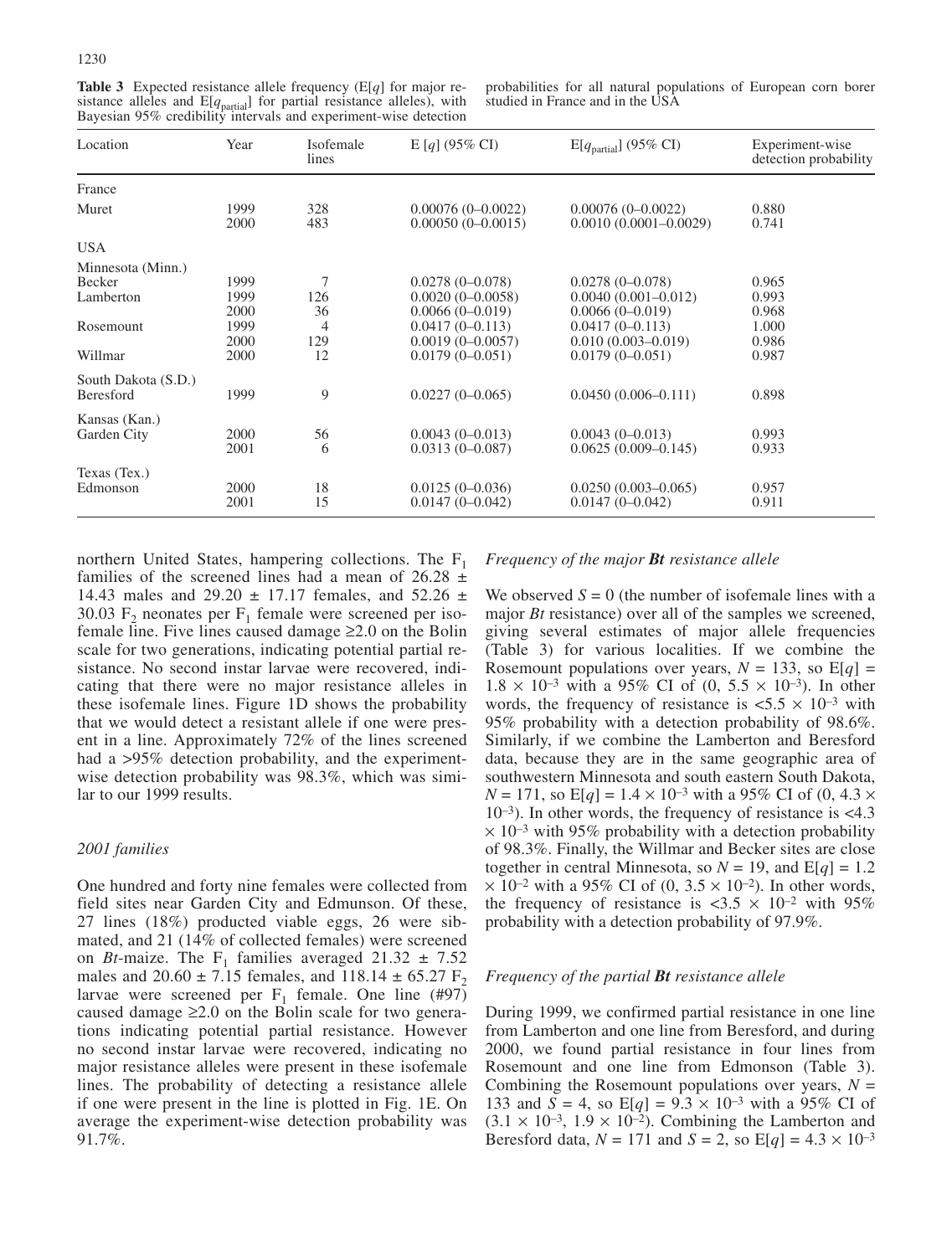with a 95% CI of  $(9.0 \times 10^{-4}, 1.0 \times 10^{-2})$ . Finally, combining the Willmar and Becker data,  $N = 19$  and  $S = 0$ , so  $E[q] = 1.2 \times 10^{-2}$  with a 95% CI of (0, 3.5  $\times$  10<sup>-2</sup>). Partial resistance alleles appear to be relatively common throughout the United States.

# **Discussion**

Farmers, industry, governments, and environmental groups agree that it would be useful to manage transgenic crops producing insecticidal proteins to delay the evolution of resistance in target pests (Andow 2001). In the United States, the Environmental Protection Agency regulations required *Bt* maize to be grown with a 20% non-Bt maize refuge as part of an insect resistance management (IRM) strategy to delay the appearance of resistance in the European corn borer (EPA 1998). In Europe, the Scientific Committee on Plants has also recommended the use of non-*Bt* maize refuges (SCP 1999). This strategy, called the high-dose/refuge strategy (Alstad and Andow 1995), relies on three key assumptions: (1) *Bt* maize must be very toxic so that the gain of fitness conferred by resistance alleles is recessive (Tabashnik and Croft 1982; Bourguet et al. 2000a); (2) resistance alleles must be sufficiently rare (Roush 1998); and (3) refuges must be interspersed among the *Bt* maize fields so that susceptible and resistant insects will intermate (Comins 1977). Assumption (3) may be met by a combination of interplanting of the refuge within 1 /2 mile of any *Bt* maize and by the scale of dispersal of the European corn borer (Andow 2001). Assumption (1) cannot be scientifically evaluated until resistance is recovered. Here we have evaluated assumption (2), that resistance is initially rare in *O. nubilalis*.

Although alleles conferring partial resistance are segregating in most populations studied, none of the isofemale lines were able survive on *Bt* maize. Based on the present data the frequency of resistance alleles in France was less than  $9.20 \times 10^{-4}$  with 95% probability and with a detection probability of 80%. Bourguet et al. (2000b) observed little genetic differentiation among populations of European corn borer from northern to southern France which may therefore constitute a single large panmictic unit. Consequently, the observed frequency of resistance may be characteristic of the entire *O. nubilalis* population in France. More extensive studies on the differentiation of European corn borer populations throughout Europe have not been done, so it is not yet possible to make inferences on the frequency of resistance in other parts of Europe.

The geographic distribution of the ECB in North America is extensive, but studies on its population genetic structure have not yet been published. In the absence of published data we grouped several of the US samples collected in nearby geographical areas together as potential panmictic units. The Becker and Willmar, Minn. samples can be combined into one central Minnesota sample, the Lamberton, Minn. and Beresford, S.D. popu-

lations can be combined into one southwestern Minnesota sample, and the Rosemount, Minn. sample can be combined with results on 91 isofemale lines from LeSeuer, Minn. (Andow et al. 1998) into a southeastern Minnesota sample. The Kansas and Texas samples are over 450 km apart, so these could be treated as samples from separate populations. The central Minnesota sample gives a frequency estimate of  $\langle 3.5 \times 10^{-2} \text{ with}$ 95% probability. The southwestern Minnesota sample gives a frequency estimate of  $\langle 4.3 \times 10^{-3} \text{ with } 95\%$ probability. The southeastern Minnesota sample gives a frequency estimate of  $\langle 5.5 \times 10^{-3} \text{ with } 95\%$  probability. The Texas sample gives a frequency estimate of  $\langle 2.1 \times$ 10–2 with 95% probability, and the Kansas sample gives an estimate of  $\langle 1.2 \times 10^{-2} \text{ with } 95\%$  probability. If instead, we consider the entire corn belt region north of central Iowa as a single population of European corn borer, we would combine all of the Minnesota and South Dakota samples along with the 91 lines from LeSeuer, Minn. (Andow et al. 1998), and the 175 lines from Ames, Iowa (Andow et al. 2000). The frequency estimate for the northern corn belt was  $\langle 4.23 \times 10^{-4} \text{ with}$ 95% probability and with a detection probability of 90%. And if one would consider the Kansas and Texas populations to be part of a single southern population, then the frequency estimate for this population of 95 lines would be  $\langle 7.7 \times 10^{-3}$  with a detection probability of 97%.

These results differ from the high initial frequencies found in *Heliothis virescens* (Gould et al. 1997) and *Pectinophora gossypiella* (Tabashnik et al. 2000). Our estimates on *O. nubilalis* suggest that *Bt* resistance is probably rare enough in France and in the northern US corn belt for the high-dose plus refuge strategy to delay resistance. However, uncertainties associated with implementation may affect its success. Will farmers plant large enough refuges close enough to *Bt* maize? In the United States, the available data are both encouraging and discouraging. The National Corn Growers Association, Biotechnology (website: http://www.ncga.com/biotechnology/main/index.html), reported that 70% of USA growers are complying with the refuge guidelines, and only 30% are not complying. If the compliance rate can be increased and resistance is recessive, then IRM for *Bt* maize has a high probability of success in northern USA.

**Acknowledgements** We thank M. Gohar, F. Gould, D. Heckel, D. Lereclus, C. Nielsen-LeRoux, B. Tabashnik and one anonymous reviewer for comments on this manuscript. We also thank Marie-Thérèse Bethenod, Magali Calabre, Marc Delos and Gaël Magnanon for helping in sampling and in carrying out the screens in France, and Justin Duris, Mark Galatowicz, Faith Hassinger, Beth Peterson, Jacob Roark, Scott Smith and Eleanore Wesserte for helping in sampling and carrying out the Minnesota screens. We finally thank Vincent Sanchis for providing the *B. thuringiensis* strain, Michael Catangui for helping us locate a sampling site in South Dakota and Bruce Potter and Lee French for helping with the blacklight traps at Lamberton, Minnesota. This work was supported by the INRA AIP "Organismes Génétiquement Modifés et Environnement" and by the MENRT A.O. "Impact des OGM" to D.B., and USDA-NRI Grant 99-35302-7937 to D.A.A. and W. D. Hutchison.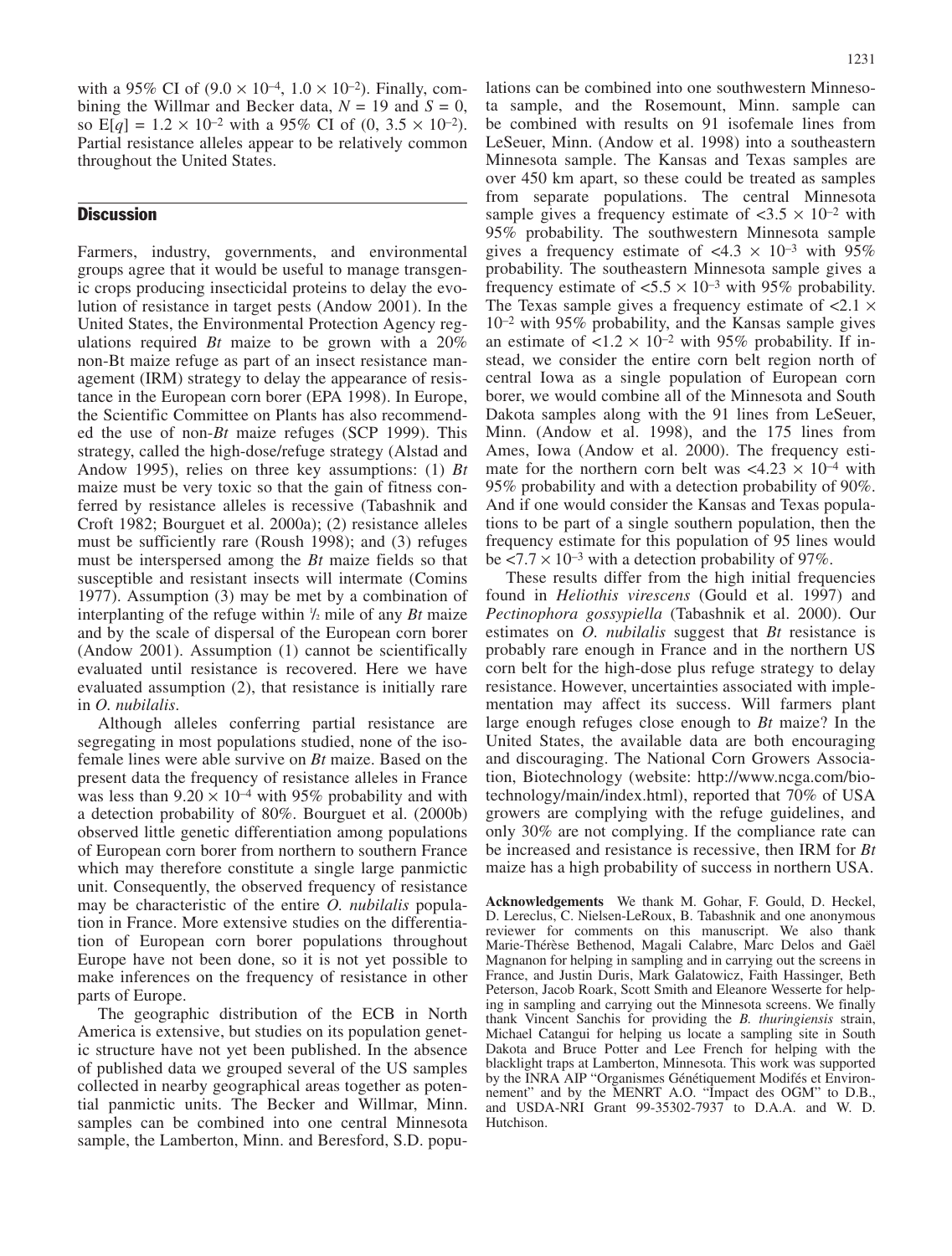- Alstad DN, Andow DA (1995) Managing the evolution of insect resistance to transgenic plants. Science 268:1894–1896
- Andreev D, Kreitman M, Phillips TW, Beeman RW, ffrench-Constant RH (1999) Multiple origins of cyclodiene insecticide resistance in *Tribolium castaneum* (Coleoptera: Tenebrionidae). J Mol Evol 48:615–624
- Andow DA (2001) Resisting resistance to *Bt* corn. In: Letourneau DK, Burrows BE (eds) Genetically engineered organisms: assessing environmental and human health effects. CRC Press, Boca Raton, Florida, pp 99–124
- Andow DA, Alstad DN (1998) F2 screen for rare resistance alleles. J Econ Entomol 9:572–578
- Andow DA, Alstad DN (1999) Credibility interval for rare resistance allele frequencies. J Econ Entomol 92:755–758
- Andow DA, Alstad DN, Pang Y-H, Bolin PC, Hutchinson WD (1998) Using an F2 screen to search for resistance alleles to *Bacillus thuringiensis* toxin in European corn borer (Lepidoptera: Crambidae). J Econ Entomol 91:579–584
- Andow DA, Olson DM, Hellmich II RL, Alstad DN, Hutchinson WD (2000) Frequency of resistance alleles to *Bacillus thuringiensis* toxin in an Iowa population of European corn borer. J Econ Entomol 93:26–30
- Bolin PC (1998) Durability of *Bacillus thuringiensis* transgenic corn for management of the European corn borer (Lepidoptera: Crambidae). PhD thesis, University of Minnesota, St. Paul, Minnesota
- Bourguet D, Génissel A, Raymond M (2000a) Insecticide resistance and dominance levels. J Econ Entomol 93:1588–1595
- Bourguet D, Bethenod M-T, Pasteur N, Viard F (2000b) Gene flow in the European corn borer *Ostrinia nubilalis*: implications for the sustainability of transgenic insecticidal maize. Proc R Soc Lond B 267:117–122
- Bentur JS, Andow DA, Cohen MB, Romena AM, Gould F (2000) Frequency of alleles conferring resistance to a *Bacillus thuringiensis* toxin in a Philippines population of *Scirpophaga incertulas* (Lepidoptera: Pyralidae). J Econ Entomol 93:1515–1521
- Caprio MA (1998) Evaluating resistance management strategies for multiple toxins in the presence of external refuges. J Econ Entomol 91:1021–1031
- Comins HN (1977) The management of pesticide resistance. J Theor Biol 65:399–420
- Coustau C, Chevillon C, ffrench-constant RH (2000) Resistance to xenobiotics and parasites: can we count the cost? Trends Ecol Evol 15:378–383
- Crow JF, Kimura M (1970) An introduction to population genetics theory. Harper and Row, New York
- Environmental Protection Agency (EPA) (1998) The Environmental Agency's White Paper on *Bt* Plant-Resistance Management, 14 January 1998. US EPA, Washington, District of Columbia
- ffrench-Constant RH (1994) The molecular and population genetics of cyclodiene resistance. Insect Biochem Mol Biol 24:335– 345
- Gahukar RT (1975) Nouvelles techniques adoptées pour l'élevage d'*Ostrinia nubilalis* Hübner sur milieu artificiel. Ann Zool Ecol Anim 7:491–498
- Georghiou GP, Lagunes-Tejeda A (1991) The occurrence of resistance to pesticides in arthropods. Food and Agriculture Organization, Rome
- Gould F (1998) Sustainability of transgenic insecticidal cultivars: integrating pest genetics and ecology. Annu Rev Entomol 43:701–726
- Gould F, Anderson A, Jones A, Sumerford D, Heckel DG, Lopez J, Micinski S, Leonard R, Laster M (1997) Initial frequency of alleles for resistance to *Bacillus thuringiensis* toxins in field populations of *Heliothis virescens*. Proc Natl Acad Sci USA 94:3519–3523
- Guillemaud T, Rooker S, Pasteur N, Raymond M (1996) Testing the unique amplification event and the worldwide migration

hypothesis of insecticide resistance genes with sequence data. Heredity 77:535–543

- Guthrie WD, Dicke FF, Neiswander CR (1960) Leaf sheath feeding resistance to the European corn borer in eight inbred lines of dent corn. Ohio Agric Exp Stn Res Bull 860
- Hurley TM, Babcock BA, Hellmich II RL (1997) Biotechnology and pest resistance: an economic assessment of refuges. 97-W, Center for Agricultural and Rural Development, Ames, Iowa
- James C (2000) Global status of commercialized transgenic crops: 2000. ISAAA Briefs No. 21: Preview. ISAAA, Ithaca, New York
- Krattiger AF (1997) Insect resistance in crops: a case study of *Bacillus thuringiensis* (Bt) and its transfer to developing countries. ISAAA Briefs No. 2. ISAAA, Ithaca, New York
- Leahy TC, Andow DA (1994) Egg weight, frcundity, and longevity are increased by adult feeding in Ostrinia nubilalis (Lepidoptera: Pyralidae). Ann Entomol Soc Am 87:342–349
- Lereclus D, Arantes O, Chaufaux J, Lecadet MM (1989) Transformation and expression of a cloned delta-endotoxin gene in *Bacillus thuringiensis*. FEMS Microbiol Lett 60:211–218
- McKenzie JA (1996) Ecological and evolutionary aspects of insecticide resistance. R.G. Landes, Georgetown, Texas
- Mallet J, Porter P (1992) Preventing insect adaptation to insectresistant crops: are seed mixtures or refugia the best strategy? Proc Roy Soc Lond B 250:165–169
- National Agricultural Statistical Service (NASS) (2000) Prospective plantings, March 31, 2000. NASS, Agricultural Statistics Board, USDA, Washington, District of Columbia
- Onstad DW, Gould F (1998) Modelling the dynamics of adaptation to transgenic maize by European corn borer (Lepidoptera: Pyralidae). J Econ Entomol 91:585–593
- Onstad DW, Guse CA (1999) Economic analysis of transgenic maize and nontransgenic refuges for managing European corn borer (Lepidoptera: Pyralidae). J Econ Entomol 92:1256– 1265
- Orr HA, Betancourt AJ (2001) Haldane's sieve and adaptation from the standing genetic variation. Genetics 157:875–884
- Peck SL, Gould F, Ellner SP (1999) Spread of resistance in spatially extended regions of transgenic cotton: implications for management of *Heliothis virescens*. J Econ Entomol 92:1–16
- Poitout S, Buès R (1970) Elevage de plusieurs espèces de Lépidoptères Noctuidae sur milieu artificiel riche et sur milieu artificiel simplifié. Ann Zool Ecol Anim 2:79–91
- Raymond M, Callaghan A, Fort P, Pasteur N (1991) Worldwide migration of amplified insecticide resistance genes in mosquitoes. Nature 350:151–153
- Roush RT (1994) Managing pests and their resistance to *Bacillus thuringiensis*: can transgenic crops be better than sprays? Biocontrol Sci Tech 4:501–516
- Roush RT (1998) Two-toxin strategies for management of insecticidal transgenic crops: can pyramiding succeed where pesticide mixtures have not? Phil Trans R Soc Lond B 353:1777– 1786
- Roush RT, McKenzie JA (1987) Ecological genetics of insecticide and acaracide resistance. Annu Rev Entomol 32:361–380
- Sanchis V, Lereclus D, Menou G, Chaufaux J, Lecadet MM (1988) Multiplicity of delta-endotoxin genes with different insecticidal specificities in *Bacillus thuringiensis*. Mol Microbiol 2:393–404
- Scientific Committee on Plants (SCP) (1999) Opinion of the SCP on *Bt* – Resistance monitoring opinion expressed on 4 March 1999
- Schneider JC (1999) Confidence interval for Bayesian estimates of resistance allele frequencies. J Econ Entomol 92:755
- Siegfried BD, Marçon PCRG, Witkowski JF, Wright RJ, Warren GW (1995) Susceptibility of field populations of the European corn borer, *Ostrinia nubilalis* (Hübner) (Lepidoptera: Pyralidae), to *Bacillus thuringiensis* (Berliner). J Agric Entomol 12:267–273
- Steffey KL, Rice ME, All J, Andow DA, Gray ME, Van Duyn JW (eds) (1999) Handbook of corn insects. Entomological Society of America, Lanham, Maryland